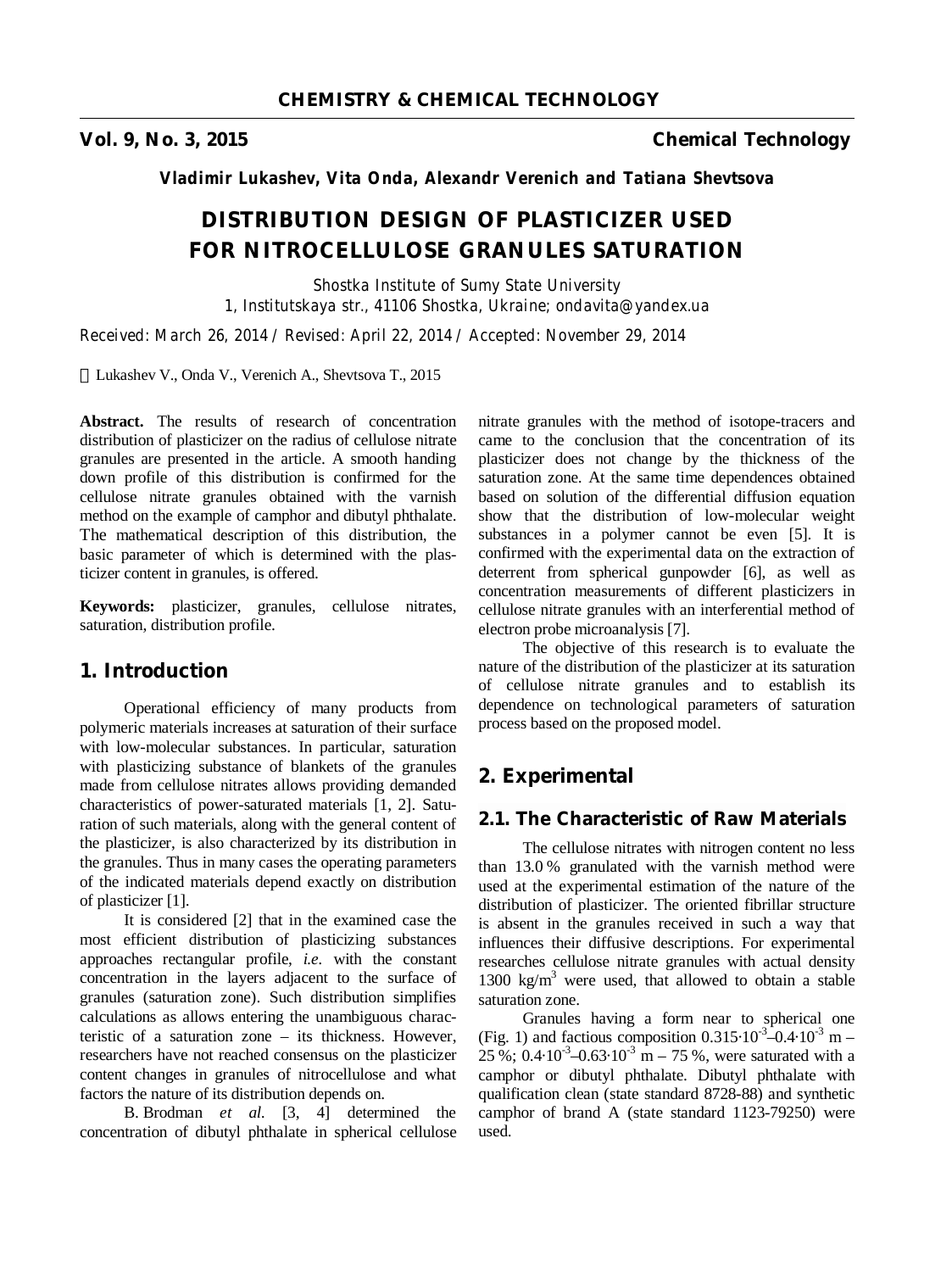





**Fig. 1.** The forms of granules obtained *via* varnish method

## **2.2. The Research Method**

Granules were placed in plasticizer alcohol solution of the set concentration for saturation and maintained for a set time and then separated from the solution and dried at the temperature of 328–333 K. In the dried up granules we determined the general maintenance of plasticizer according to the change of its concentration in alcohol solution, which was measured with the gas chromatograph LHM-8MD, and the change of the plasticizer concentration according to the radius of granules using the methodology described below.

The methodology of determination of change of plasticizer concentration on the radius of granules is based on the layer-by-layer etching of granules with saponification of cellulose nitrate with alkaline solution. From the standard set of granules saturated with the plasticizer we took a sample with mass  $M_1 = 5.10^{-3}$  kg and made a selection of 20 granules from it. We determined the middle granule size for this selection under a microscope, expected mass of one granule and number of granules in the sample. Then the sample of granules was exposed to etch with 30 % potassium hydroxide solution at the temperature of 293 K during set time  $\tau_1$ . After expiration of this time, granules were separated from the solution, washed with a saturated solution of boric acid, water and dried. We also took a selection in 20 granules from the dried up granules, determined the middle radius of granules after etching under a microscope and calculated the volume of the etched layer  $\Delta V_1$ .

We measured the volume of alkaline solution obtained as a result of granules etching. Then we extracted this solution with a hexamethylene. The extract was analyzed on a gas chromatograph. The value of the plasticizer concentration in the extract was calculated on the volumemass concentration ( $kg/m<sup>3</sup>$ ) in alkaline solution and mass of plasticizer was determined in it. This mass corresponds to its mass in the etched layer of granules.

The plasticizer concentration in the etched layer of granules  $a_1$  was determined as

$$
a_1 = \frac{M_1}{N \cdot \Delta V_1}, \text{ kg/m}^3
$$

where *N* is determined number of granules in a sample.

Further we took a new sample of granules, etched a layer at etching time of  $\tau_2 > \tau_1$  with measuring of grain size before and after etching and determined the concentration in the second layer by the difference of the masses of plasticizer in alkaline solutions after the second and the first etching. The same way we determined the concentration in the subsequent layers of granules. An index corresponding to the number of layer 1, 2, 3…*n* was appropriated to every obtained size.

We built the distribution curves of plasticizer according to the radius of the "averaged" sample of granules based on the obtained values concentrations. Thus amount of experimental points on which we built the distribution curves was determined by the choice of time of etching  $\tau_1, \tau_2, \ldots, \tau_n$ .

## **3. Results and Discussion**

The experimental concentration distributions of camphor and dibutyl phthalate in cellulose nitrate granules are shown in Fig. 2 (the beginning of coordinates is combined with the center of granule), built for the certain parameters of saturation process (to the initial concentration of solution  $C_i$ , solution temperature  $t$ , saturation time *τ*).

The analysis of these data shows that on the radius of granules the plasticizer concentration is unevenly distributed in the form of smooth dropping of curves to the abscissa axis. A rather sharp falling of concentration takes place near the surface of granules; concentration curves are gradually approaching the abscissa axis while moving away from the surface, which is typical of diffusion processes. The gradual change of concentration while moving away from the surface leads to uncertainty at the estimation of the thickness of the saturation zone, because the clear concentration border of this area is absent. In this case, as a thickness of the saturation zone we accepted the distance from the surface of granule to point-on-wave in which a plasticizer concentration is 1 % from its value on a surface (Fig. 3).

It is possible to use the previously proposed [9] approximation dependence for description of concentration distribution of plasticizer on the radius of granules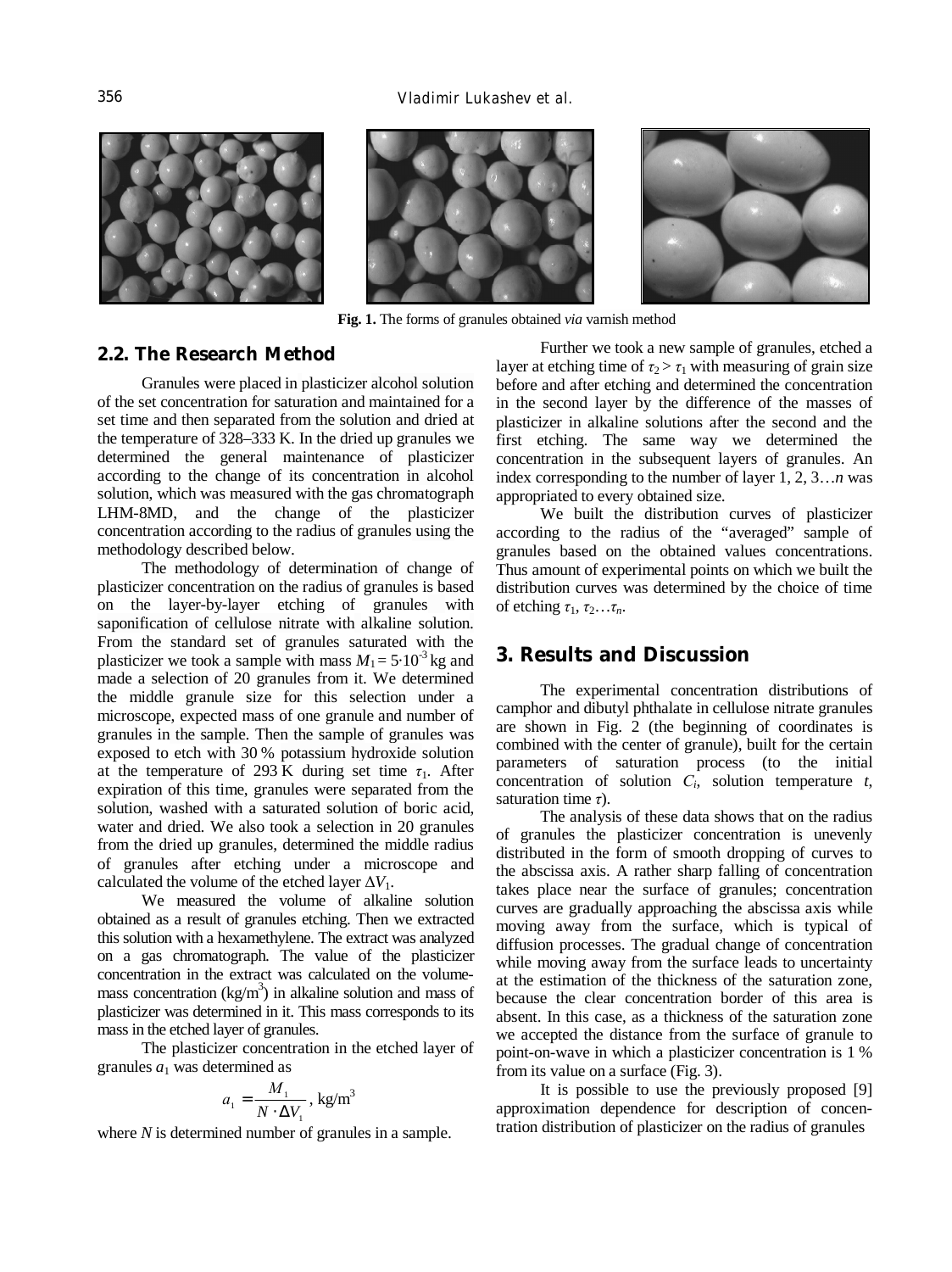$$
\frac{a-a_i}{a_0-a_i} = 1 - \left[1 - \left(\frac{r}{R}\right)^m\right]^2 \tag{1}
$$

where  $a$ ,  $a_i$ , and  $a_0$  are local plasticizer concentrations: current value, in a center of granule, and on its surface, respectively.



**Fig. 2.** The experimental concentration distributions of plasticizers on the radius of cellulose nitrate granules: dibutyl phthalate,  $C_i = 1 \%$ ,  $t = 323$  K,  $\tau = 300$  s (a) and camphor,  $C_i = 10\%$ ,  $t = 323$  K,  $\tau = 3600$  s (b)



**Fig. 3.** The comparison of calculation and experimental types of concentration distribution of camphor:  $m = 70$ ,  $\delta_1 = 17.6 \cdot 10^{-6}$  m (1);  $m = 120$ ,  $\delta_2 = 10.4 \cdot 10^{-6}$  m (2) and  $m = 200$ ,  $\delta_3$  = 7.2·10<sup>-6</sup> m (3).  $C_i$  = 10 %; *t* = 323 K; *τ* = 3600 s

The index of degree *m* (distribution parameter) in dependence (1) characterizes the form of distribution profile and thickness of zone saturation. Its value for concrete terms is set experimentally.

In Fig. 3 points represent the experimental curves of concentration distribution at the saturation of cellulose nitrate granules with camphor  $(C_i = 10\%, t = 323 \text{ K}; \tau = 3600 \text{ s})$ and lines represent the distribution curves calculated by the dependence (1) at the different values of deterrent parameter

 $m = 70$ ; 120; 200. From this comparison it follows that at the corresponding selection of value of parameter *m*, in this case *m* is equal to 120, the experimental distribution profile is well described with the dependence (1). The presented data show also that profiles of concentration distribution become more flat and thickness of the saturation zone increases with the reduction of parameter *m*.

In view of the complexity of obtaining the experimental curves of the concentration distribution of the plasticizer by the radius of granules and selection of distribution parameter m based on it, it is offered to determine this profile by the general average integral amount of plasticizer passing to the granules, based on the pattern offered in model [10].

Plasticizer is occluded according to this model on the surface of granules from the surrounding solution. Taking into account poor superficial porosity of cellulose nitrate granules received with the varnish method we ignore its saturation with capillary impregnation, considering that the adsorption surface coincides with the geometrical surface of granule. Adsorbed with the surface of granules plasticizer molecules penetrate into granules due to the diffusion, forming saturation zone in it [11]. At sufficient plasticizer content in the solution this zone broadens and its border moves up to the center of granule.

Formula relating mass of plasticizer received to the granule in the saturation process with the parameter m was obtained from the balance of the saturation zone on a plasticizer with the expression of local concentration from dependence (1)

$$
\overline{G} = \frac{9a_0(1+m)}{(3+m)\cdot(3+2m)r_s}
$$
 (2)

where  $\overline{G} = G/M$  is relative mass of plasticizer received in granules; *M* is mass of granules, processed with plasticizer solution;  $r<sub>g</sub>$  is density of powder granules used for saturation.

Formula (2) allows to define the parameter m at known (from experiment or calculation) value of relative mass of plasticizer in granules and its concentration on the surface of granules  $a_0$  and respectively to calculate concentration distribution of plasticizer on the radius of granules by dependence (1).

Such a calculation was performed using the experimental data obtained at saturation of cellulose nitrate granules with camphor of alcoholic solutions, offered in work [11]. Its purpose was research of influence of regime parameters of saturation process on character of distribution of camphor on the radius of granules. The concentration of camphor on the surface of granules, corresponding to these parameters, was determined by dependence

$$
a_{\scriptscriptstyle 0} = K c_{\scriptscriptstyle i}
$$

where  $C_i$  is an initial concentration of camphor in alcoholic solution;  $K$  is a sorption coefficient, equal to  $6.5$ at the density of the saturated granules  $\rho_g = 1300 \text{ kg/m}^3$ .